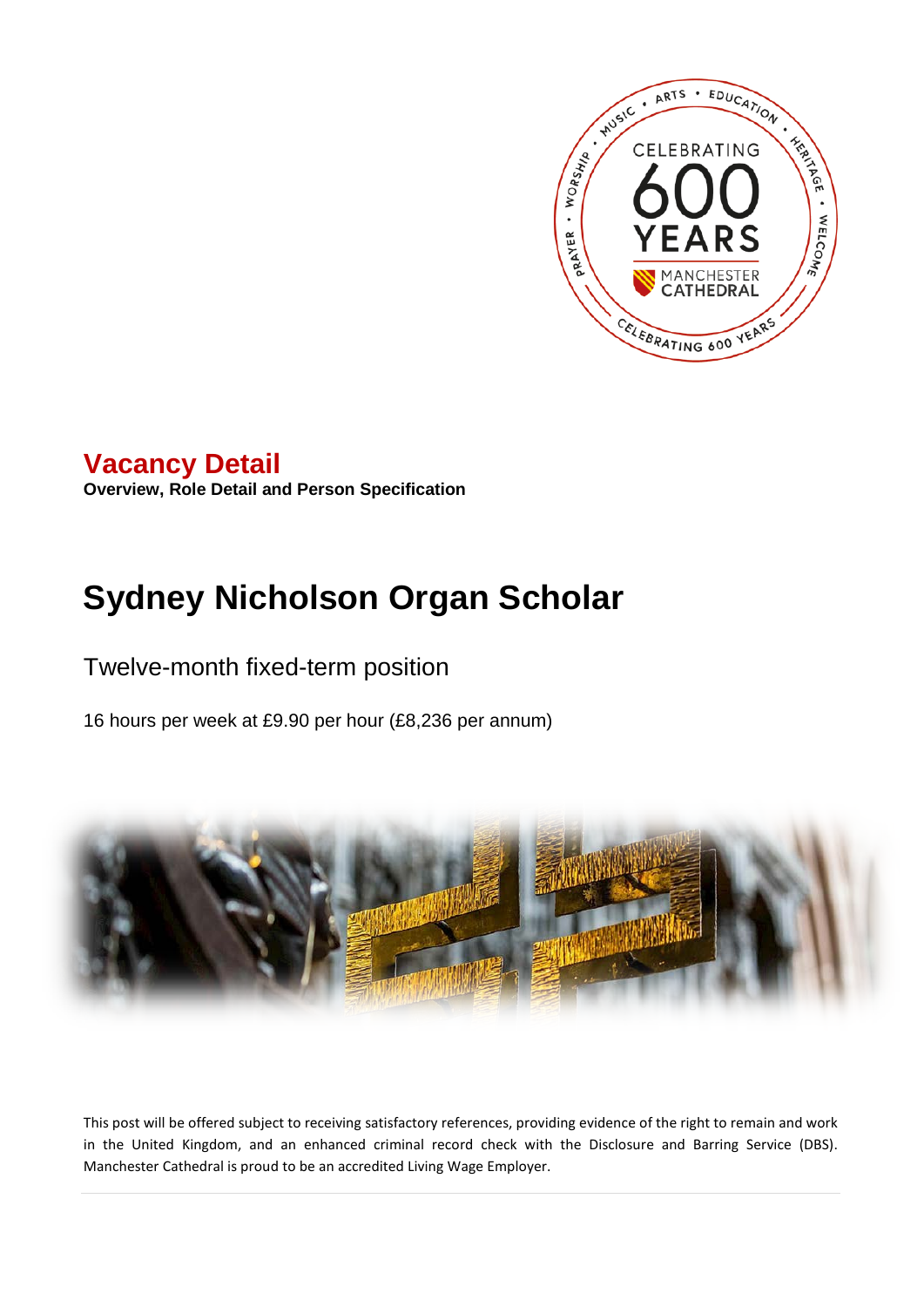## **Overview**

#### **Preamble**

The Collegiate Church of Manchester was first founded in 1421 by Charter and Royal Licence from King Henry V. The College was dissolved by Act of Parliament in the reign of King Edward VI and was in the year 1553 re-founded by Queen Mary; it was again dissolved in the reign of Queen Elizabeth who thereupon granted it another Charter. The existing Charter was granted by King Charles I with the object of continuing and restoring the old College and founding it anew and by that Charter the College, consisting of a Warden and four Fellows, all being priests, was incorporated by the name of the " Warden and Fellows of the College of Christ in Manchester founded by King Charles " with perpetual succession. The Charter also provides that there shall be "forever in the said College two Chaplains or Vicars, being Clerks, and four men, being either Clerks or laymen, and four boys skilled in music, to perform daily prayers and Divine service in the Chapel of the College."

The Ecclesiastical Commissioners Act 1840 enacted that the Warden and the Fellows should be styled respectively the Dean and the Canons.

By Order in Council dated the 10th day of August, 1847, it was ordered that the Collegiate Church of Manchester should be constituted and become and should forever thereafter be a Cathedral Church and the seat of a Bishop and should be invested with all the honours, dignities and privileges of a Cathedral Church or Episcopal seat and that the Dean and Canons of the said Cathedral Church should be the Dean and Chapter thereof.

The Dean and Residentiary Canons are seized of the Rectory of the ancient Parish of Manchester, and the Dean, as well as being Chairman of the Chapter, is the Rector of the Residuary Parish of Manchester. As such, the Dean still acts as Chairman of the meeting of parishioners and Annual Church Parochial Meeting which have continued to be held according to ancient usage for the Residuary Parish of Manchester, at which Church Wardens continue to be elected annually and at which all other things necessary to be done at a meeting of parishioners and Annual Parochial Church Meeting continue to be done.

The finances of the Cathedral Church are governed by the Parish of Manchester Division Act 1850 and the Parish of Manchester Revenues Measure 1933 and other legislation.

A new Constitution and Statutes were drawn up by a Transitional Council established in accordance with the Cathedrals Measure 1999 and came into effect at Pentecost, 2002. New measures to strengthen governance and operational frameworks for England's cathedrals received their final approval by General Synod in November 2020; the new Measure has since been referred to Parliament and received Royal Assent in April 2021.

#### **Vision**

Led by the Holy Spirit we seek to:

- **be a sign** of the presence of God in the world as sacred space for worship, prayer, hospitality and sanctuary;
- **witness** to the inclusive gospel of Jesus Christ in word and deed;
- **encourage** and support Christian pilgrimage, spiritual formation and Christian education;
- **be a place of excellence** in supporting the ministry of the bishop, the diocese and its parishes, together with other churches in the city;
- **celebrate our diversity** as a city and diocese; engage prophetically for justice, peace and reconciliation in God's world;
- **engage in critical theological reflection and action** in collaboration with other agencies and especially with the universities;
- **preserve and develop** our heritage;
- **celebrate human flourishing** through music and the arts.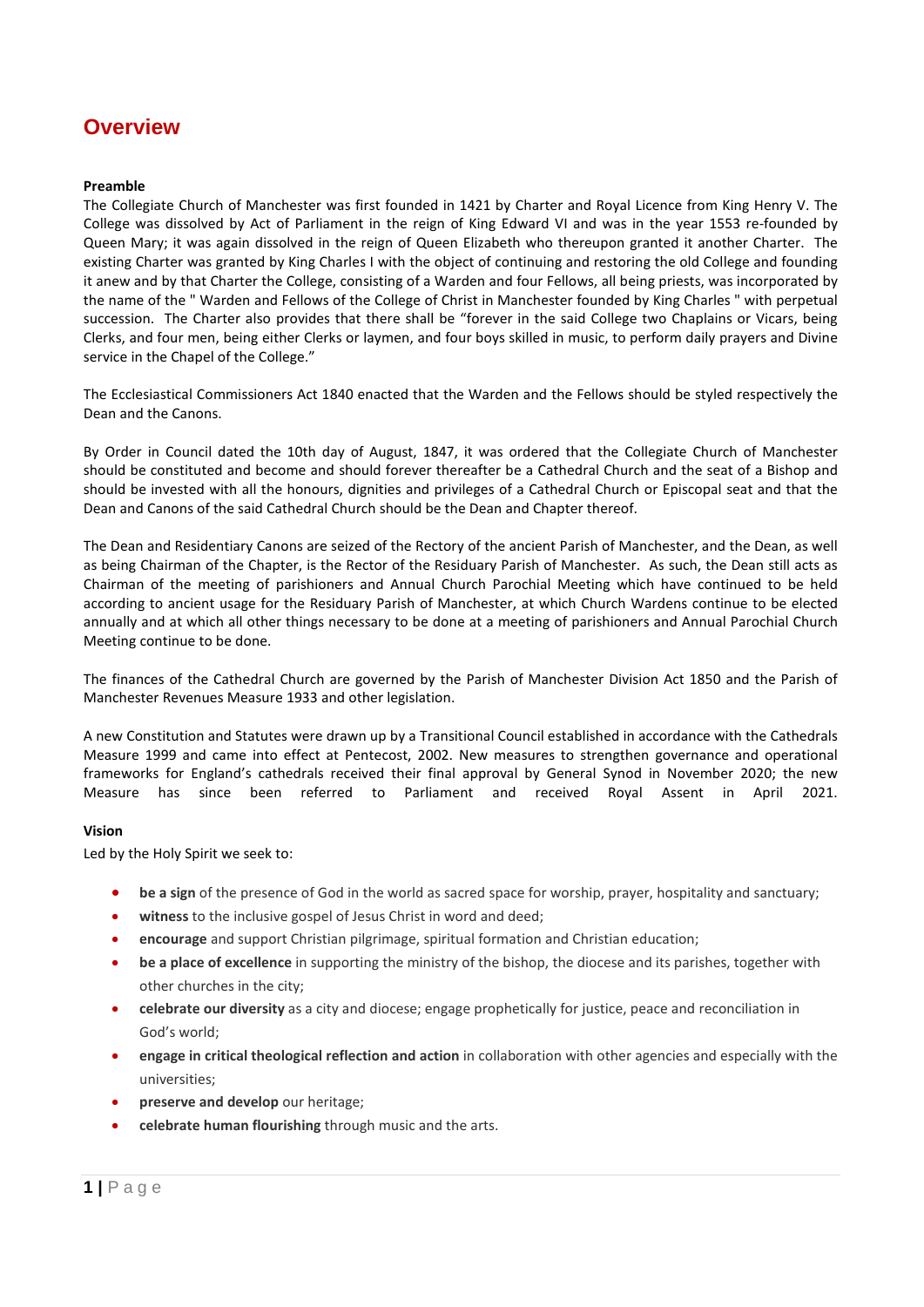# **Background**

The Cathedral is a praying community, founded as a Collegiate Church in 1421 and established as a Cathedra in 1847. Our spiritual life is sustained by the Daily Office and the celebration of the Holy Eucharist, and stands within the broad tradition within Anglicanism. Theologically we sit within the broad liberal tradition within the Church of England whilst at the same time being open to other traditions within the Church.

It is the seat of the Bishop of Manchester and plays its part in promoting the life and mission of the Diocese of Manchester, whose mother church it is. The Dean and Chapter ensure that the Cathedral plays its part in praying for and supporting the ministry of the bishop. The Cathedral Chapter aspires to excellence in liturgy and music, and asks visiting choirs and others responsible for planning or leading worship or other events here to share our aspiration. We are proud of our world class musicians and choir. Our choristers are recruited from the world renowned Chetham's School of Music next door to the Cathedral and form our statutory choir.

The Cathedral Chapter believes that the Gospel of Jesus Christ commits us to just and loving relationships and to offering generous hospitality irrespective of age, gender, sexual orientation, race, disability, religious conviction or social status. To this we seek to live as an inclusive community of faith seeking to offer generous hospitality to all people. We are committed to developing the Cathedral as a place of hospitality for Christians of all traditions, people of all faiths or none, and for our civic life.

The clergy team comprises the Dean and three Residentiary Canons (a Canon Missioner, Canon Precentor and the Archdeacon). There is also a retired Cathedral Chaplain who helps to lead worship and provide priestly ministry to the community; there are also a group of Honorary Day Chaplains, mostly retired, who assist with pastoral care in the Cathedral during the daytime.

The Chapter recognises that at the heart of the life of the Cathedral are the Eucharist and the Opus Dei. We are committed to modern, inclusive, imaginative and accessible worship; as cathedral for the Diocese, the worship offered on diocesan occasions seeks to be non-partisan, excellent and engaging.

Music is central to the worshipping life of Manchester Cathedral and is fully supported by the Cathedral Chapter, which encourages the highest possible standards and creative imaginations in the musicians it employs. The Cathedral Choir consists of a mixed top line of boys and girls who attend the internationally renowned Chetham's School of Music, next to the Cathedral, from the age of eight until thirteen. At that point, many re-enter the school as instrumentalists and remain until they complete their secondary education. This affords them an unparalleled musical education in a city renowned for its musical prowess. The Lay-Clerks are all professional singers in and around Manchester. The Choir is directed by the Organist & Master of the Choristers, Christopher Stokes. The Cathedral Voluntary Choir, on the other hand, is a mixed adult choir that rehearses on Friday evenings ready for the Sunday evensong. It also participates in a number of extra services and events in the Cathedral and throughout the diocese and is directed by the Sub-Organist.

The Cathedral Chapter offers two organ scholarships at the Cathedral – the Sydney Nicholson Organ Scholarship and the Junior Organ Scholarship. The Sydney Nicholson Organ Scholarship is an ideal opportunity for a gap-year, or postgraduate, student to experience all aspects of Manchester Cathedral's music. The scholarship was renamed in 1995 to commemorate Sir Sydney Nicholson (1875-1947), who was Organist & Master of the Choristers of Manchester Cathedral from 1908-1918, before being appointed Organist of Westminster Abbey. In 1927 he founded the School of English Church Music, later the Royal School of Church. Sir Sydney did much to encourage the young and promote good standards in church music and it is fitting that we should remember his achievements in this way. The scholarship is open to anyone who is over the age of eighteen and not in secondary education. The holder of the scholarship is the senior organ scholar within the Cathedral and is appointed from the beginning of September to the end of August each year. The Sydney Nicholson Organ Scholar is an important member of the music department and provides plenty of opportunities to accompany choral services, direct the choir(s) at some services, play a part in the training of the Probationer Choristers and also to gain some administrative experience. The Sydney Nicholson Organ Scholar also acts as the Music Librarian. Each year an organ student from Chetham's School of Music is also offered the role of Junior Organ Scholar at Manchester Cathedral. This provides valuable performing experience at an early stage.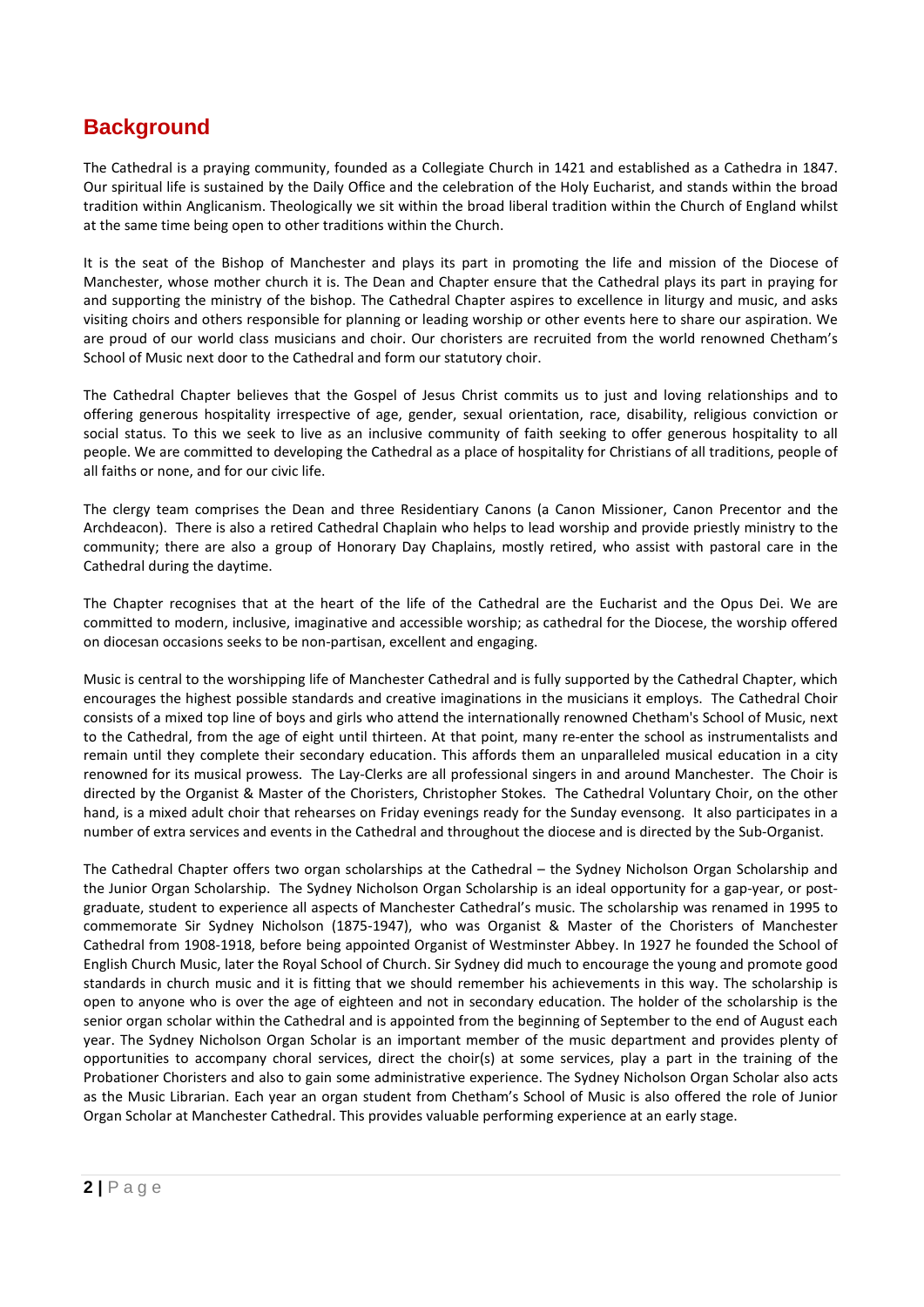### **Development Project**

The Manchester Cathedral Development Project, launched in 2010 by the Bishop of Manchester, supports the mission of the Cathedral by the sustainable repair and renewal of its fabric and facilities for the 21st century. Almost £12 million was raised in the succeeding decade. A second phase of the project has been designed and tested over the past five years. The priorities of the second phase are as follows:

- To realise the West End development, including improved visibility for the Cathedral, level access at the West Door, and toilet provision, making connections with Cathedral Square and the Glade of Light memorial garden, in collaboration with Manchester City Council;
- The opening of the Tower for tours, as a new source of income, digitally and in person;
- The relocation of the Sacristy to the Champneys south east wing:
- The creation of improved facilities for learning and heritage interpretation;
- The provision of income-generating commercial accommodation, based on the Bishop Wickham Library and related infrastructure, and on the events marquee; and,
- The improvement of working conditions for staff and volunteers of the Cathedral.

The output from the project will benefit the entire community, including worshipping congregations and visitors, those in need or distress, and those involved in music, learning and heritage interpretation.

#### **Role Purpose**

The Sydney Nicholson Organ Scholar will often accompany choral services, occasionally direct choirs at services, play a part in the training of the Probationer Choristers and the Junior Organ Scholar, assist in the department's administration and also act as the Music Librarian. They are tasked with playing the organ to the highest standards, whether in accompaniment or in practice, and should endeavour to enhance their organ repertoire to a standard suitable for Cathedral services and concerts.

The successful candidate will be able to demonstrate exemplary team working skills and have the capacity to work flexibly and effectively. They will be expected to demonstrate strong organisational and interpersonal skills, welldeveloped personal management skills; they will be creative, energetic, open and collaborative to help ensure that the Music Department can be a place where those seeking to learn more about the musical traditions of our Cathedral can be assisted in their search.

#### **Responsibilities**

The Sydney Nicholson Organ Scholar is appointed from the beginning of September to the end of August each year, will work approximately 16 hours per week and is required to:

- Play for, or conduct, the Friday evening Voluntary Choir rehearsals that run from approximately 6.30pm to 8pm (the Voluntary Choir is mixed and has about 30 members);
- **Play for some evensongs on Sunday at which the Voluntary Choir sings (4pm for a 5.30pm service);**
- **Accompany either the Voluntary Choir or the Cathedral Choir for occasional Diocesan and special services;**
- Accompany (or conduct) the Voluntary Choir in concerts in the Cathedral and on occasions when it sings out of the Cathedral (during the August Bank Holiday weekend, the Voluntary Choir sings services at another UK cathedral – the senior organ scholar is expected to accompany the choir on such visits);
- **Play for weekday evensong at 5.30pm when the Organist or Sub-Organist is away (the rehearsal for this is** normally at 4.50pm);
- Act as console assistant on a regular basis;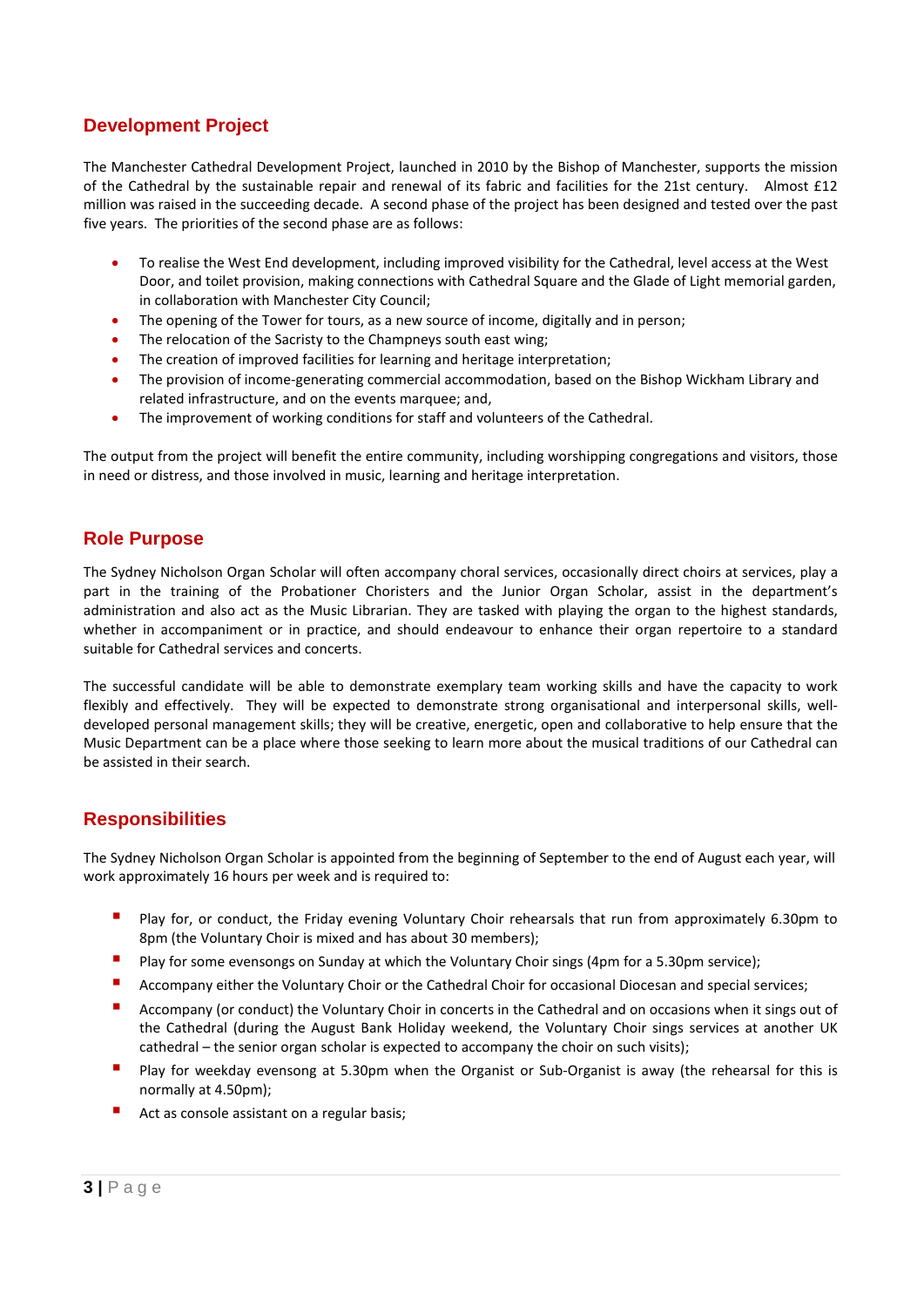- Play for occasional special services, which are generally simple in style and afford a good opportunity to play current repertoire before and after the service;
- Share the playing of the Sunday services (congregational-style worship with John Merbecke's setting) with the Junior Organ Scholar during the periods when the Cathedral Choir is not in residence unless a visiting choir has been arranged and who bring their own organist (which include the Sunday after Christmas, Low Sunday and the months of July and August);
- Agree holidays and absences with the Organist & Master of the Choristers in advance of taking them;
- Act as librarian, in conjunction with the Worship & Music Administrator, for both the Cathedral Choir and the Voluntary Choir;
- To participate in a planned programme of professional development in order to maintain growth in professional skills and knowledge;
- To ensure that Manchester Cathedral remains a safe and secure environment whereby children, young people and those who may be vulnerable for any reason are able to visit, worship and pursue their faith journey in accordance with 'Safeguarding Children and Adults at Risk Manchester Diocese Handbook of Policy and Procedures' at all times;
- To bring to the attention of the Cathedral Administrator any matters relating to the health and safety of staff, clergy, volunteers and visitors;
- To engage with the Cathedral's commitment to deliver value for money services that optimise the use of resources by maintaining a cost conscious approach when undertaking all duties and aspects of the role.

**This role detail is a guide to the work you will initially be required to undertake. It may be changed from time to time to meet changing circumstances and you may be asked to perform other duties appropriate to the role as may be required by the Dean. It does not form part of your Contract of Employment.**

# **Person Specification**

### **Qualifications**

| The successful candidate should have:                             | <b>Essential/</b><br><b>Desirable</b> | Tested by*<br>A, I, P, T |
|-------------------------------------------------------------------|---------------------------------------|--------------------------|
| A music qualification;                                            | Essential                             |                          |
| A demonstrable commitment to continuing professional development. | Essential                             |                          |

#### **Background & Experience**

|   | The successful candidate should have:                                                      | <b>Essential/</b><br><b>Desirable</b> | Tested by*<br>A, I, P, T |
|---|--------------------------------------------------------------------------------------------|---------------------------------------|--------------------------|
|   | Previous experience of accompanying or conducting services;                                | Desirable                             | A, I                     |
| Δ | A commitment to the musical traditions of prayer and worship that underpin cathedral life; | Essential                             | A, I                     |
|   | A proven track record of working effectively within a team and on own initiative.          | Essential                             | A,                       |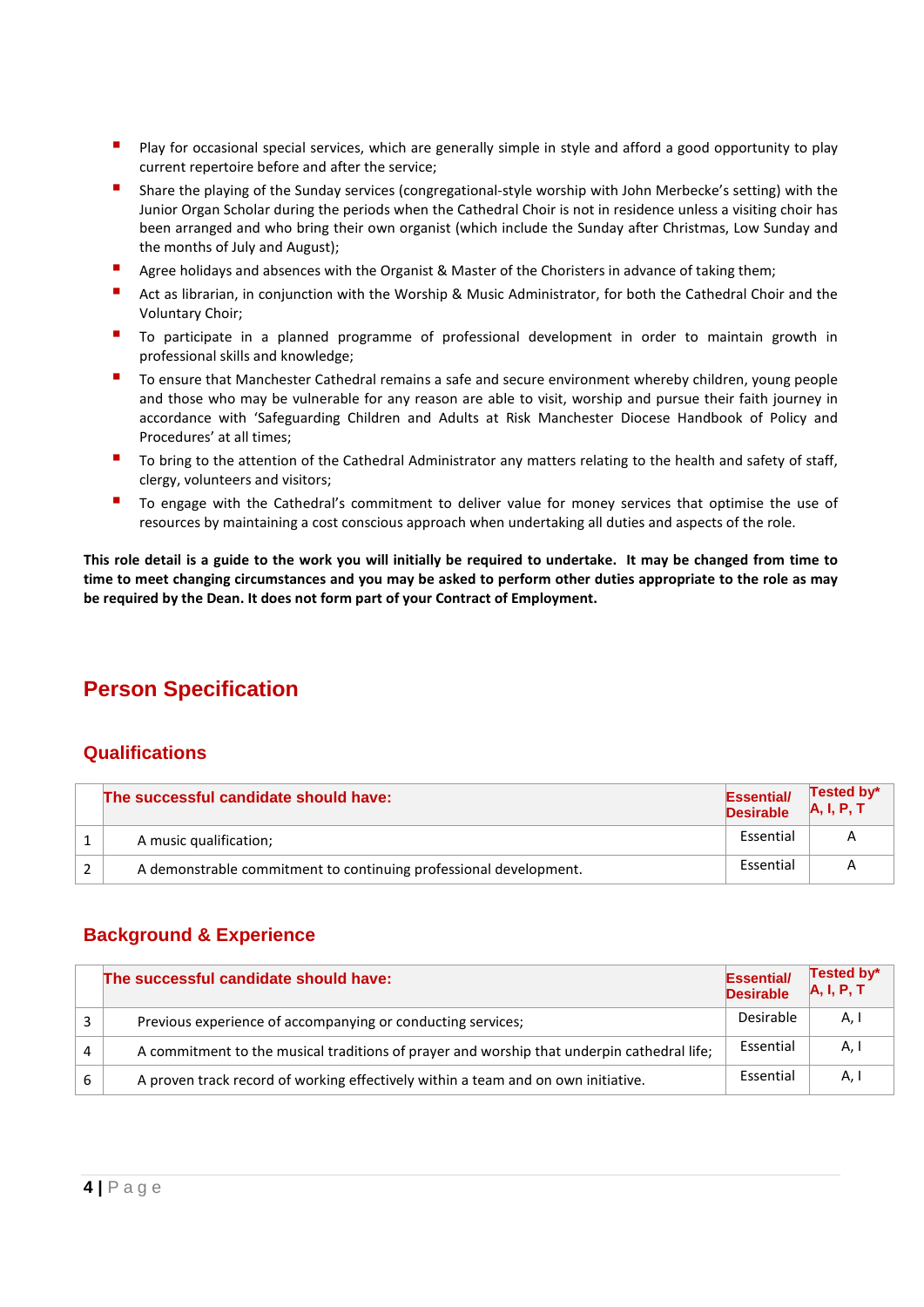### **Knowledge**

|   | The successful candidate should have demonstrable knowledge of:                      | <b>Essential/</b><br><b>Desirable</b> | Tested by*<br>A, I, P, T |
|---|--------------------------------------------------------------------------------------|---------------------------------------|--------------------------|
|   | The current trends in cathedral organ and choral music provision;                    | Desirable                             | A.I                      |
| q | Microsoft Office (particularly Word, Excel, and Publisher) and be fully IT literate. | Essential                             | A.I                      |

### **Skills & Competencies**

|    | The successful candidate should demonstrate:                                          | Essential/<br><b>Desirable</b> | Tested by*<br>A, I, P, T |
|----|---------------------------------------------------------------------------------------|--------------------------------|--------------------------|
| 10 | Excellent organ playing skills both in repertoire and accompaniment;                  | Essential                      | A, I, T                  |
| 11 | A proven ability in recent choral work with both children and adults;                 | Essential                      | A, I, T                  |
| 12 | Excellent interpersonal skills;                                                       | Essential                      | A, I                     |
| 13 | Self-motivation and be unafraid of being accountable;                                 | Essential                      | A, I                     |
| 14 | The ability to work collaboratively in a team of clergy & laity for a shared purpose; | Essential                      | A, I                     |
| 15 | The ability to work flexibly in a highly complex and busy Cathedral.                  | Essential                      | A, I                     |

**A = Application form, I = Interview, P = Presentation, T = Test/Audition**

# **Terms and Conditions**

- Prospective scholars will be auditioned by the Organist and Sub-Organist. An interview with the Organist and Canon Precentor will then follow (dates to be confirmed).
- Whenever possible, ample notice of statutory and special services, in addition to the regular Friday/Sunday evening commitment, will be given.
- In the case of the Senior Organ Scholar being unable to fulfil any extra duty owing to less than reasonable notice of requirement, the Music Department will be responsible for booking a deputy. If however, the Senior Organ Scholar, having agreed to undertake a Cathedral duty, is unable to fulfil that commitment, (illness excepting), any deputy fee will be extracted from the scholarship.
- For the scholarship to work successfully there is an overriding need for both flexibility and good communication. If the post-holder is a student at either Manchester University or the RNCM it is essential, for the smooth running of the Cathedral music programme and the fulfilling of educational course demands that the Organ Scholar plays his/her part in keeping channels of communication open regarding work load and flags up commitments well in advance.
- The duties of the Sydney Nicholson Organ Scholar will involve substantial, unsupervised contact with children, young people and/or vulnerable adults. As such, applicants will be required to complete a self-declaration form as part of the application process. The successful candidate will be required to undertake an enhanced criminal records check before the scholarship can be confirmed; as such, they will be asked to apply for an Enhanced Disclosure through the Disclosure and Barring Service (DBS) (England & Wales) and be required to uphold and conform to the requirements of the Cathedral's safeguarding policy and procedures.
- To ensure that Manchester Cathedral remains a safe and secure environment whereby children, young people and those who may be vulnerable for any reason are able to visit, worship and pursue their faith journey, the appointee will be expected to undertake all mandatory diocesan safeguarding training.
- The post will be for one year but with the possibility of being extended for an additional year.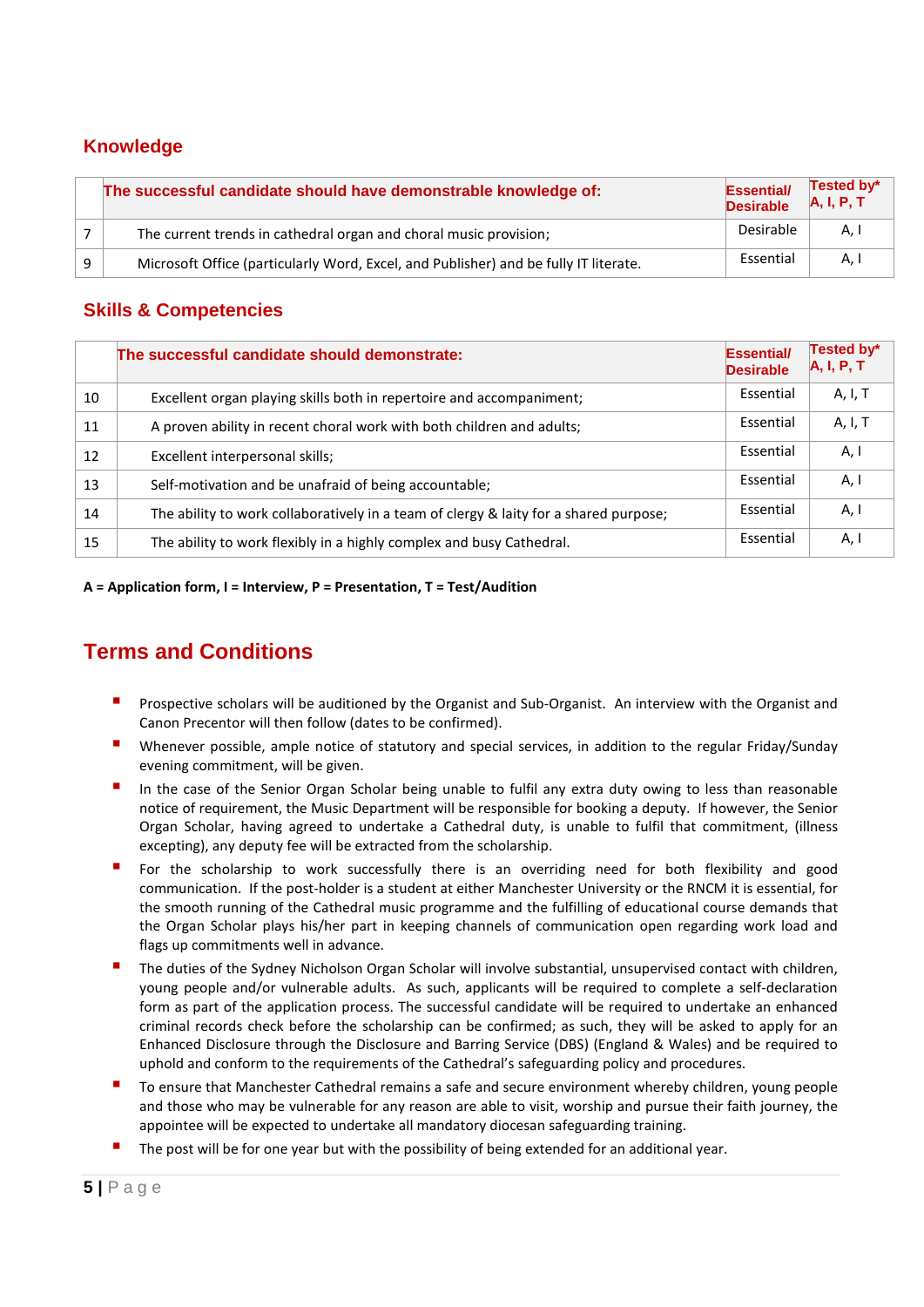- This role does not qualify for auto enrolment into our pension scheme but you do have the right to join our pension scheme (and remain a member of during the continuance of your employment).
- Free car parking is available to staff at a designated city centre car park (this is non-contractual and subject to review).
- This post will be offered subject to receiving satisfactory references, providing evidence of the right to remain and work in the United Kingdom (and the enhanced criminal record check with the DBS as mentioned above).
- **Mandatory training on GDPR, health and safety, and security will be provided.**
- **Manchester Cathedral is committed to respecting your privacy and protecting your personal information.** We will only use the personal information you provide during the application process to assess your suitability to work with us. You can review our Privacy Notice for Applicants online from the outset of the application process, which clearly outlines how your personal data is used and your legal rights regarding its use.